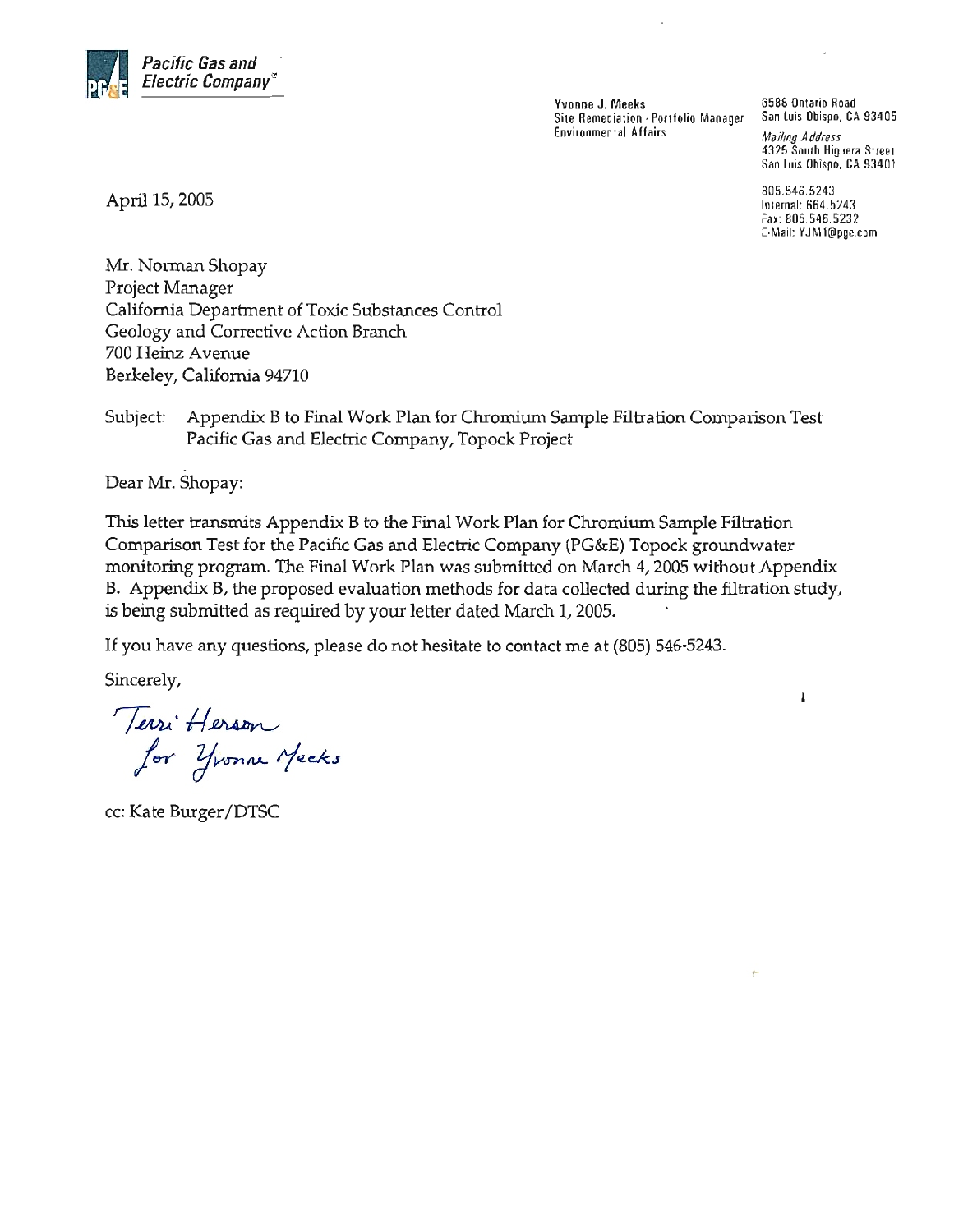## **B.1 Introduction**

PG&E performed a filtration comparative study in March and April 2005 in accordance with the *Work Plan for the Chromium Sample Filtration Comparison Test, PG&E Topock Groundwater Monitoring Program* (CH2M HILL, 2005). The Study was conducted in response to California Department of Toxic Substances Control (DTSC) comments on the *Sampling and Analysis Plan, Groundwater and Surface Water Monitoring* (SAP) (CH2M HILL, 2004) regarding the filtration and preservation of hexavalent and dissolved chromium samples. Duplicate samples were collected from 16 selected wells for hexavalent chromium (Cr(VI)) and total chromium (Cr(T)); one set to be filtered and preserved in the field, and the second set to be filtered and preserved by the laboratory. These samples were collected during two consecutive monthly sampling events. Samples were collected in accordance with the *Sampling, Analysis, and Field Procedures Manual* (CH2M HILL, 2005). This Attachment describes the statistical methodology to be used to evaluate the data from the filtration comparative study. The statistical tools that will be used are described in the *Techniques of Water-Resources Investigations of the United States Geological Survey, Book 4 Hydraulic Analysis and Interpretation* (USGS 1995).

## **B.2 Data Evaluation**

The comparative study generated three groups of data that will be evaluated independently: 1) hexavalent chromium analyzed by United States Environmental Protection Agency (USEPA) Method SW7199; 2) hexavalent chromium analyzed by USEPA Method SW7196A; and 3) total dissolved chromium analyzed by USEPA Method 6010B. For each group the results from the field filtered and preserved samples will be compared to the data from the laboratory filtered and preserved samples.

The applicability of the statistical analyses will be determined using the stepwise approach. The statistical analysis that will be used will be based on the distribution of the data. If the data are normally distributed, then the paired t-test will be used. If the data are not normally distributed, then the Wilcoxon Signed-Rank Test will be used to determine if there is a statistically significant difference between the data sets. Normality will be determined by calculating the correlation coefficient.

The paired t-test is a common parametric analysis used to evaluate matched pairs of data. The test requires the normal distribution of data. The Wilcoxon signed-rank test is a nonparametric test used to determine whether the median difference between paired observations is zero. As a nonparametric test, the sign rank test is a good alternative to the paired t-test when the data distribution is not normal.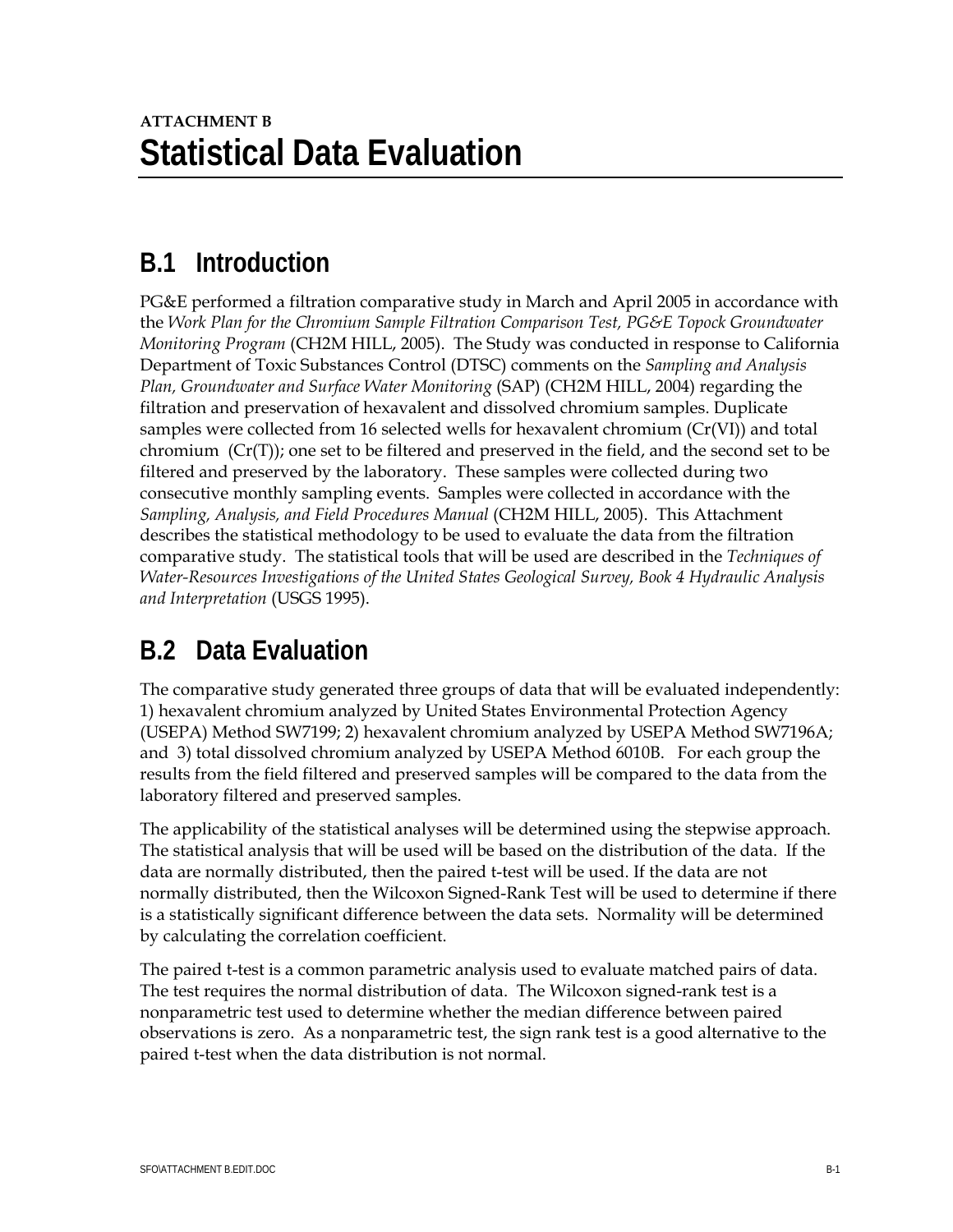# **B.3 Statistical Methodology**

Normality will be determined using the probability plot correlation coefficient. The linearity will be tested by computing the correlation coefficient (r) between the data and their normal quantiles. For this test the closer the data are to normal distribution, the r will approach 1.0. The calculated r value will be compared to the critical  $r^*$  on Table B-1. If it is smaller than  $r^*$ , then the normality is rejected. If r is greater than or equal to  $r^*$  then the data set will be treated as normally distributed.

### **Paired t-Test**

In the case of normally distributed data, the paired t-test will be used to compare field filtered and lab filtered sample data. This tests the hypothesis that two sets of data have the same mean assuming they have the same variance and shape. This null hypothesis is stated:

H<sub>0</sub>:  $\mu_x = \mu_y$ , or the mean of group x is equal to the mean of group y

The alternative hypotheses are:

 $H_1: \mu_x \neq \mu_y$ , or the two groups have different mean values

 $H_2$ :  $\mu_x > \mu_y$ , or the mean of group x is greater than the mean of group y

H<sub>3</sub>:  $\mu_x$  <  $\mu_y$ , or the mean of group y is greater than the mean of group x

Since there is no prior expectation of whether group x or y might be higher, alternative hypothesis  $H_1$  will be used to evaluate the data for this study.

The paired t-statistic is computed by:

1) the differences between paired observations are computed

 $x_i - y_i = D_i$ 

- 2) Compute the ample mean  $(\mu_D)$  of the differences.
- 3) Compute the sample standard deviation (s) of the differences
- 4) The paired t-statistic is calculated:  $tp = (\mu_D \sqrt{n})/s$
- 5) Reject H<sub>0</sub> if tp < -t<sub>(1-α/2), (n-1)</sub> or tp > t<sub>(1-α/2), (n-1)</sub> from the t distribution table (Table B-2). For 95% confidence  $\alpha$  = 0.05.

### **The Signed-Rank Test**

The signed-rank test will be used to compare the results from field filtered and lab filtered data if they are not normally distributed. This test compares the median difference between paired observations.

The Null hypothesis is that the median difference is zero:

 $H_0$ : median $[D] = 0$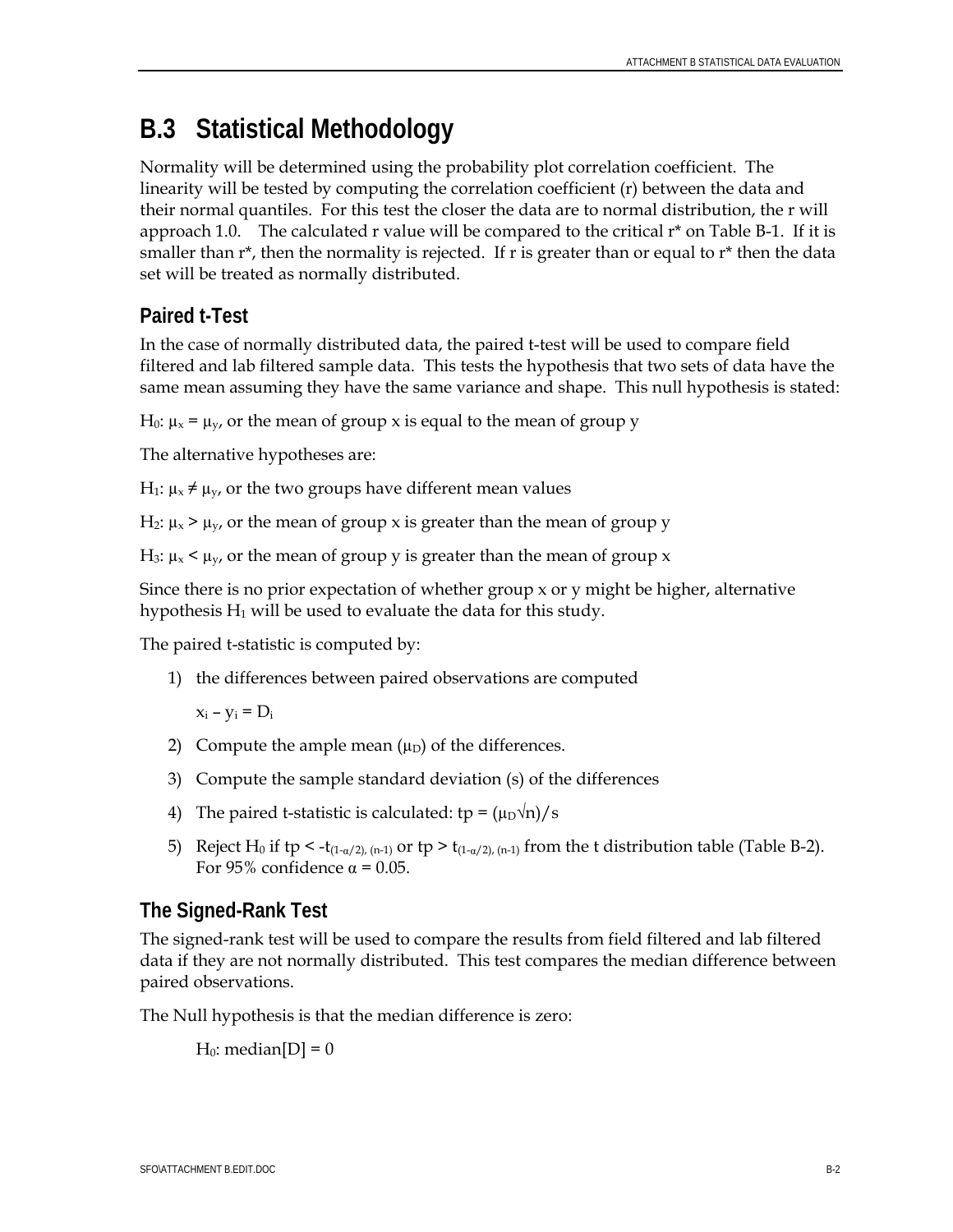Same as the paired t-test above, the alternate hypothesis was determined with no prior expectation of whether field filtered data are higher or lower concentration than lab filtered data. Therefore, the alternate hypothesis is stated:

H<sub>1</sub>: median[D]  $\neq$  0

The signed rank test is computed by:

- 1) Compute the absolute differences |Di|, between paired data
- 2) Rank the  $|D_i|$  from smallest to largest. If  $D_i = 0$  then disregard the sample pair. If two non-zero differences are tied, assign the average rank to each difference involved in the tie.
- 3) Compute the signed rank

 $Ri = +$  rank of  $|Di|$  for  $Di > 0$ 

 $Ri = -$  rank of  $|Di|$  for  $Di < 0$ 

- 4) The test statistic (W+) is the sum of all signed ranks having a positive sign.
- 5) H<sub>0</sub> is rejected if W+  $\geq$  x $\alpha/2$ , n or W+  $\leq$  x $\alpha/2$ , n from Table B-3. Otherwise do not reject  $H<sub>0</sub>$

### **Decision Criteria**

In the case of either the paired t-test or the rank-sum test, if the null hypothesis is rejected, then there is 95percent probability that differences observed between field filtered and preserved samples and lab filtered and preserved samples are not due to random error. In that case, the current sampling procedures will have to be re-evaluated.

If the null hypothesis is not rejected, then there is no statistically significant difference between the results of the field filtered data set and the lab filtered data set.

## **References**

CH2M HILL. 2004. *Sampling and Analysis Plan, Groundwater and Surface Water Monitoring PG&E Topock Compressor Stations Needles, California*. July 14.

\_\_\_\_\_\_\_\_\_\_\_\_\_\_\_. 2005. *Sampling, Analysis, and Field Procedures Manual, PG&E Topock Program.* February 11. [includes SOPs and QAPP].

U. S. Geological Survey (USGS). 1995. *Techniques of Water-Resources Investigations of the United States Geological Survey, Book 4 Hydraulic Analysis and Interpretation*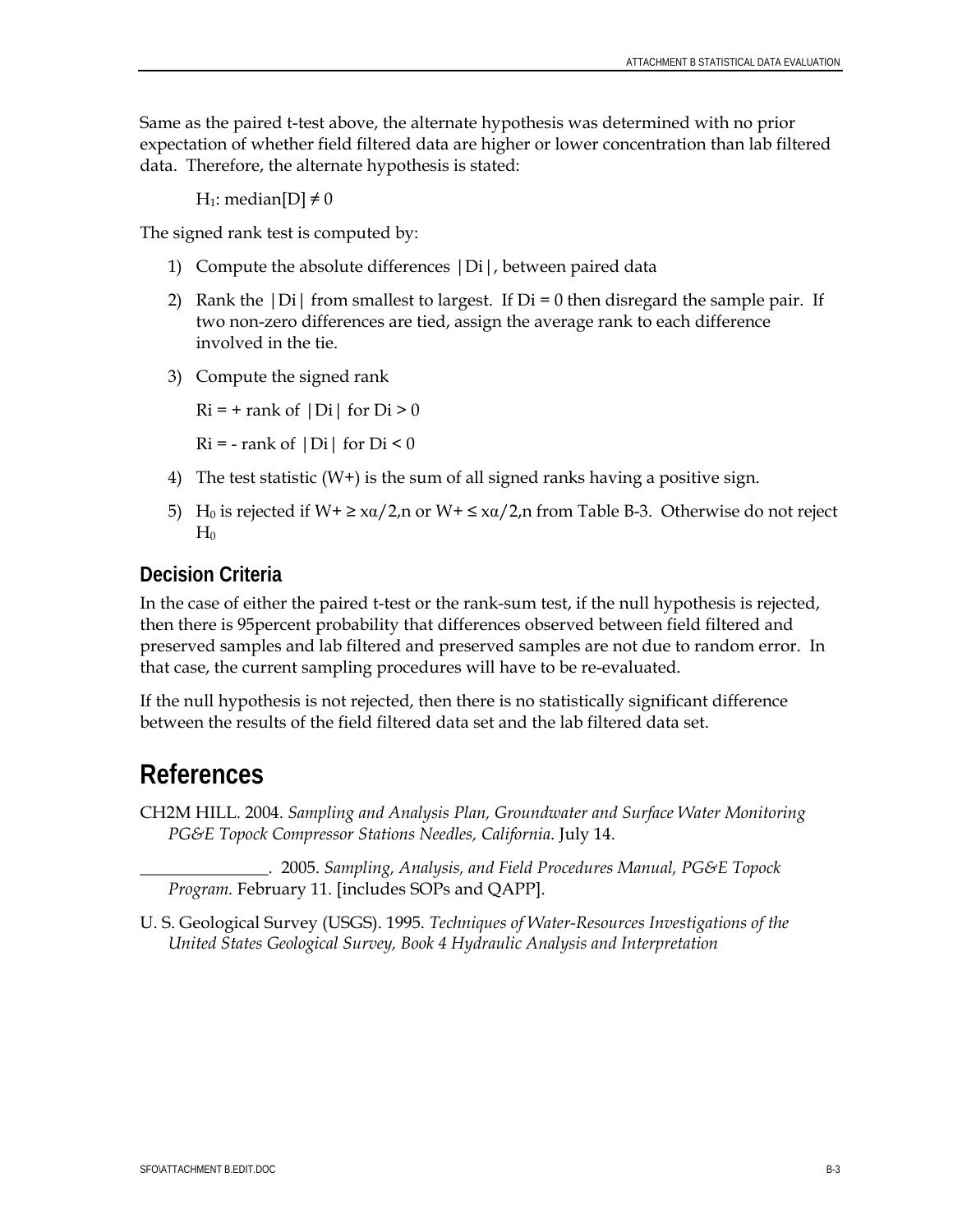|                | α-level |       |       |       |       |       |  |  |
|----------------|---------|-------|-------|-------|-------|-------|--|--|
| n              | 0.005   | 0.01  | 0.025 | 0.05  | 0.1   | 0.25  |  |  |
| 3              | 0.867   | 0.869 | 0.872 | 0.879 | 0.891 | 0.924 |  |  |
| 4              | 0.813   | 0.824 | 0.846 | 0.868 | 0.894 | 0.931 |  |  |
| 5              | 0.807   | 0.826 | 0.856 | 0.88  | 0.903 | 0.934 |  |  |
| 6              | 0.82    | 0.838 | 0.866 | 0.888 | 0.91  | 0.939 |  |  |
| $\overline{7}$ | 0.828   | 0.85  | 0.877 | 0.898 | 0.918 | 0.944 |  |  |
| 8              | 0.84    | 0.861 | 0.887 | 0.906 | 0.924 | 0.948 |  |  |
| 9              | 0.854   | 0.871 | 0.894 | 0.912 | 0.93  | 0.952 |  |  |
| 10             | 0.862   | 0.879 | 0.901 | 0.918 | 0.934 | 0.954 |  |  |
| 11             | 0.87    | 0.886 | 0.907 | 0.923 | 0.938 | 0.957 |  |  |
| 12             | 0.876   | 0.892 | 0.912 | 0.928 | 0.942 | 0.96  |  |  |
| 13             | 0.885   | 0.899 | 0.918 | 0.932 | 0.945 | 0.962 |  |  |
| 14             | 0.89    | 0.905 | 0.923 | 0.935 | 0.948 | 0.964 |  |  |
| 15             | 0.896   | 0.91  | 0.927 | 0.939 | 0.951 | 0.965 |  |  |
| 16             | 0.899   | 0.913 | 0.929 | 0.941 | 0.953 | 0.967 |  |  |
| 17             | 0.905   | 0.917 | 0.932 | 0.944 | 0.954 | 0.968 |  |  |
| 18             | 0.908   | 0.92  | 0.935 | 0.946 | 0.957 | 0.97  |  |  |
| 19             | 0.914   | 0.924 | 0.938 | 0.949 | 0.958 | 0.971 |  |  |
| 20             | 0.916   | 0.926 | 0.94  | 0.951 | 0.96  | 0.972 |  |  |
| 21             | 0.918   | 0.93  | 0.943 | 0.952 | 0.961 | 0.973 |  |  |
| 22             | 0.932   | 0.933 | 0.945 | 0.954 | 0.963 | 0.974 |  |  |
| 23             | 0.925   | 0.935 | 0.947 | 0.956 | 0.964 | 0.975 |  |  |
| 24             | 0.927   | 0.937 | 0.949 | 0.957 | 0.965 | 0.976 |  |  |
| 25             | 0.929   | 0.939 | 0.951 | 0.959 | 0.966 | 0.976 |  |  |
| 26             | 0.932   | 0.941 | 0.952 | 0.96  | 0.967 | 0.977 |  |  |
| 27             | 0.934   | 0.943 | 0.953 | 0.961 | 0.968 | 0.978 |  |  |
| 28             | 0.936   | 0.944 | 0.955 | 0.962 | 0.969 | 0.978 |  |  |
| 29             | 0.939   | 0.946 | 0.956 | 0.963 | 0.97  | 0.979 |  |  |
| 30             | 0.939   | 0.947 | 0.957 | 0.964 | 0.971 | 0.979 |  |  |
| 31             | 0.942   | 0.95  | 0.958 | 0.965 | 0.972 | 0.98  |  |  |
| 32             | 0.943   | 0.95  | 0.959 | 0.966 | 0.972 | 0.98  |  |  |
| 33             | 0.944   | 0.951 | 0.961 | 0.967 | 0.973 | 0.981 |  |  |
| 34             | 0.946   | 0.953 | 0.962 | 0.968 | 0.974 | 0.981 |  |  |
| 35             | 0.947   | 0.954 | 0.962 | 0.969 | 0.974 | 0.982 |  |  |
| 36             | 0.948   | 0.955 | 0.963 | 0.969 | 0.975 | 0.982 |  |  |
| 37             | 0.95    | 0.956 | 0.964 | 0.97  | 0.976 | 0.983 |  |  |
| 38             | 0.951   | 0.957 | 0.965 | 0.971 | 0.976 | 0.983 |  |  |
| 39             | 0.951   | 0.958 | 0.966 | 0.971 | 0.977 | 0.983 |  |  |
| 40             | 0.953   | 0.959 | 0.966 | 0.972 | 0.977 | 0.984 |  |  |

#### **TABLE B-1**  Critical r\* Values for the Probability Plot Correlation Coefficient Test of Normality Work Plan for Chromium Sample Filtration Comparison Test *PGE Topock Groundwater Monitoring Program*

Note: This table is derived from Table B1 in *Techniques of Water-Resources Investigations of the United States Geological Survey, Book 4 Hydraulic Analysis and Interpretation (USGS, 1995)*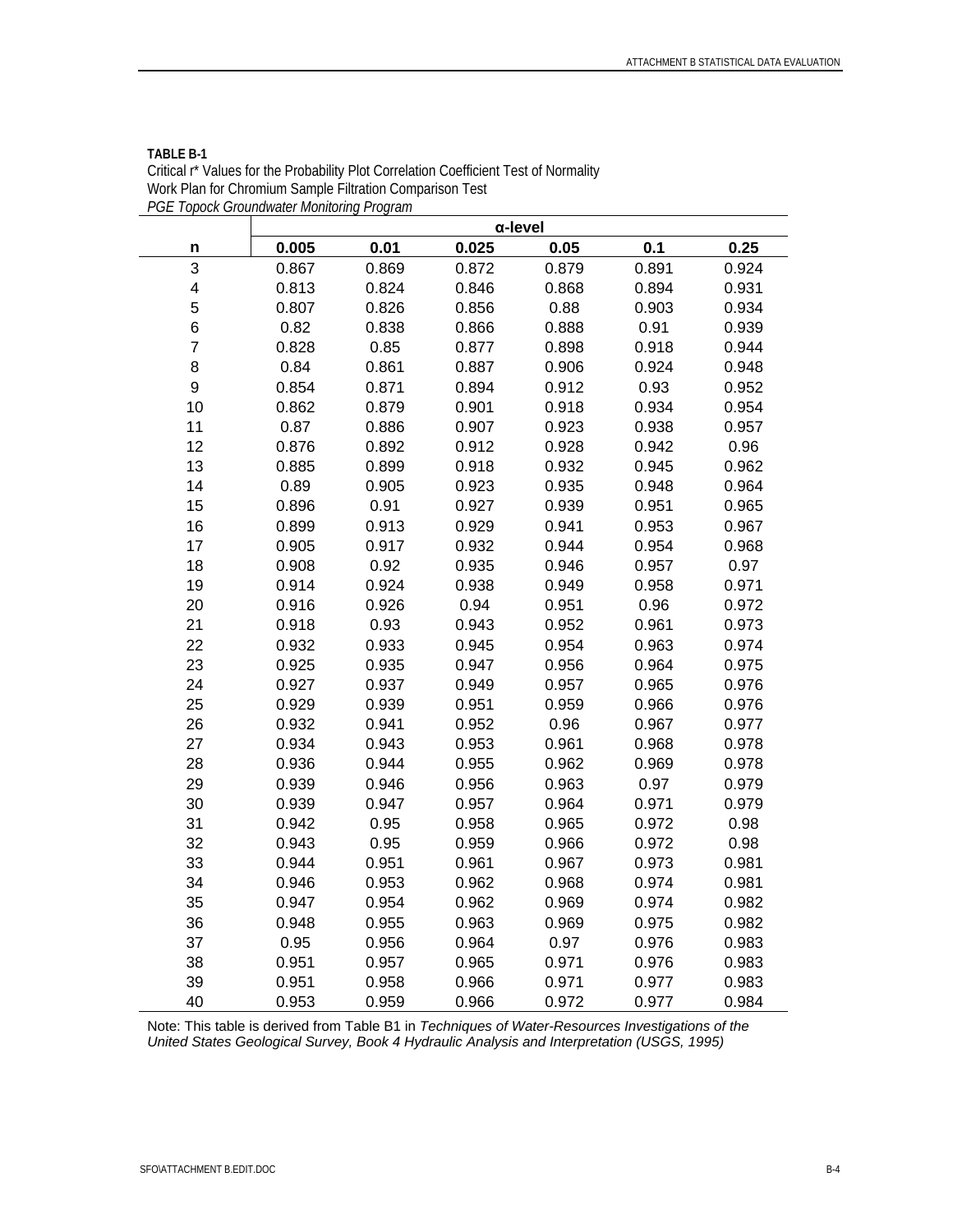| PGE Topock Groundwater Monitoring Program |          |          |          |          |          |         |          |          |          |
|-------------------------------------------|----------|----------|----------|----------|----------|---------|----------|----------|----------|
|                                           | $\alpha$ | 0.4      | 0.25     | 0.1      | 0.05     | 0.025   | 0.01     | 0.005    | 0.0005   |
| df                                        |          |          |          |          |          |         |          |          |          |
| 1                                         |          | 0.32492  | 1        | 3.077684 | 6.313752 | 12.7062 | 31.82052 | 63.65674 | 636.6192 |
| $\boldsymbol{2}$                          |          | 0.288675 | 0.816497 | 1.885618 | 2.919986 | 4.30265 | 6.96456  | 9.92484  | 31.5991  |
| 3                                         |          | 0.276671 | 0.764892 | 1.637744 | 2.353363 | 3.18245 | 4.5407   | 5.84091  | 12.924   |
| 4                                         |          | 0.270722 | 0.740697 | 1.533206 | 2.131847 | 2.77645 | 3.74695  | 4.60409  | 8.6103   |
| 5                                         |          | 0.267181 | 0.726687 | 1.475884 | 2.015048 | 2.57058 | 3.36493  | 4.03214  | 6.8688   |
|                                           |          |          |          |          |          |         |          |          |          |
| $\bf 6$                                   |          | 0.264835 | 0.717558 | 1.439756 | 1.94318  | 2.44691 | 3.14267  | 3.70743  | 5.9588   |
| $\overline{7}$                            |          | 0.263167 | 0.711142 | 1.414924 | 1.894579 | 2.36462 | 2.99795  | 3.49948  | 5.4079   |
| 8                                         |          | 0.261921 | 0.706387 | 1.396815 | 1.859548 | 2.306   | 2.89646  | 3.35539  | 5.0413   |
| 9                                         |          | 0.260955 | 0.702722 | 1.383029 | 1.833113 | 2.26216 | 2.82144  | 3.24984  | 4.7809   |
| 10                                        |          | 0.260185 | 0.699812 | 1.372184 | 1.812461 | 2.22814 | 2.76377  | 3.16927  | 4.5869   |
|                                           |          |          |          |          |          |         |          |          |          |
| 11                                        |          | 0.259556 | 0.697445 | 1.36343  | 1.795885 | 2.20099 | 2.71808  | 3.10581  | 4.437    |
| 12                                        |          | 0.259033 | 0.695483 | 1.356217 | 1.782288 | 2.17881 | 2.681    | 3.05454  | 4.3178   |
| 13                                        |          | 0.258591 | 0.693829 | 1.350171 | 1.770933 | 2.16037 | 2.65031  | 3.01228  | 4.2208   |
| 14                                        |          | 0.258213 | 0.692417 | 1.34503  | 1.76131  | 2.14479 | 2.62449  | 2.97684  | 4.1405   |
| 15                                        |          | 0.257885 | 0.691197 | 1.340606 | 1.75305  | 2.13145 | 2.60248  | 2.94671  | 4.0728   |
|                                           |          |          |          |          |          |         |          |          |          |
| 16                                        |          | 0.257599 | 0.690132 | 1.336757 | 1.745884 | 2.11991 | 2.58349  | 2.92078  | 4.015    |
| 17                                        |          | 0.257347 | 0.689195 | 1.333379 | 1.739607 | 2.10982 | 2.56693  | 2.89823  | 3.9651   |
| 18                                        |          | 0.257123 | 0.688364 | 1.330391 | 1.734064 | 2.10092 | 2.55238  | 2.87844  | 3.9216   |
| 19                                        |          | 0.256923 | 0.687621 | 1.327728 | 1.729133 | 2.09302 | 2.53948  | 2.86093  | 3.8834   |
| 20                                        |          | 0.256743 | 0.686954 | 1.325341 | 1.724718 | 2.08596 | 2.52798  | 2.84534  | 3.8495   |
|                                           |          |          |          |          |          |         |          |          |          |
| 21                                        |          | 0.25658  | 0.686352 | 1.323188 | 1.720743 | 2.07961 | 2.51765  | 2.83136  | 3.8193   |
| 22                                        |          | 0.256432 | 0.685805 | 1.321237 | 1.717144 | 2.07387 | 2.50832  | 2.81876  | 3.7921   |
| 23                                        |          | 0.256297 | 0.685306 | 1.31946  | 1.713872 | 2.06866 | 2.49987  | 2.80734  | 3.7676   |
| 24                                        |          | 0.256173 | 0.68485  | 1.317836 | 1.710882 | 2.0639  | 2.49216  | 2.79694  | 3.7454   |
| 25                                        |          | 0.25606  | 0.68443  | 1.316345 | 1.708141 | 2.05954 | 2.48511  | 2.78744  | 3.7251   |
|                                           |          |          |          |          |          |         |          |          |          |
| 26                                        |          | 0.255955 | 0.684043 | 1.314972 | 1.705618 | 2.05553 | 2.47863  | 2.77871  | 3.7066   |
| 27                                        |          | 0.255858 | 0.683685 | 1.313703 | 1.703288 | 2.05183 | 2.47266  | 2.77068  | 3.6896   |
| 28                                        |          | 0.255768 | 0.683353 | 1.312527 | 1.701131 | 2.04841 | 2.46714  | 2.76326  | 3.6739   |
| 29                                        |          | 0.255684 | 0.683044 | 1.311434 | 1.699127 | 2.04523 | 2.46202  | 2.75639  | 3.6594   |
| 30                                        |          | 0.255605 | 0.682756 | 1.310415 | 1.697261 | 2.04227 | 2.45726  | 2.75     | 3.646    |

#### **TABLE B-2**

Percentage Points for the t-Distribution Percentage Points of the t-Distribution Work Plan for Chromium Sample Filtration Comparison Test